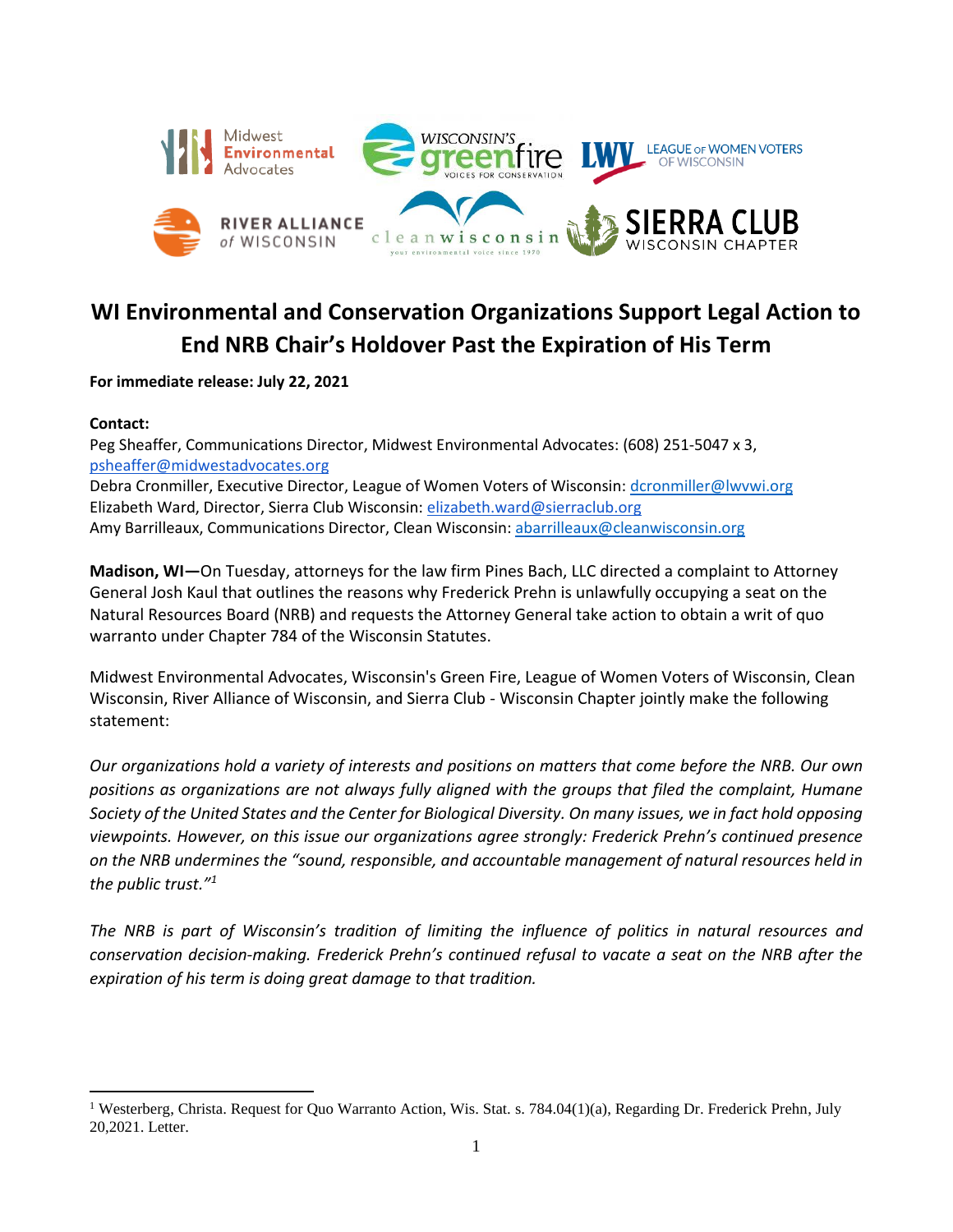*The NRB was created by the Kellet Reorganization Bill in 1967, which merged the then Department of Conservation with the then Department of Resource Development.<sup>2</sup> At that time, many in the conservation community were concerned that development and business interests would hold disproportionate power over the resulting agency, the Department of Natural Resources (DNR). <sup>3</sup> The structure and composition of the NRB was the result of a critical compromise: it preserved for Wisconsinites a direct role in setting natural resource and conservation policy and was meant to insulate DNR decisions from undue political influence. Critically, NRB members are to act as citizen-representatives for their six-year term. During that time period, they are stewards of the public interest. The notion that any former NRB member may attempt to maintain power after the expiration of their term, when a duly nominated and qualified member is able to serve, is inconsistent with legislative intent and is anathema to both the role of an NRB member and the long tradition of the NRB.*

*These unique aspects of the NRB's history and function provide context for the legal points made in the complaint. At the time of the NRB's creation, the Legislature chose not to include a holdover clause in statute creating the NRB, <sup>4</sup> even though the statutory model for giving appointees the ability to holdover had been established by previous legislatures. <sup>5</sup> This decision by the Legislature, reflected in the text of Wis. Stat. § 15.34(2)(a), is consistent with the intent and spirit that motivated the creation of the NRB. The drafters of the Kellet Bill did not permit what Frederick Prehn continues to do because the NRB was created not as a body comprised of political actors seeking to maximize their power but as citizen-representatives who serve in the public interest for a set period of time.*

*We emphasize that our support for the complaint is neither about a particular policy issue before the NRB nor the particular political party of the governor who made the most recent appointments. George Meyer is a former DNR Secretary who served in Republican Governor Tommy Thompson's administration. Mr. Meyer was recently quoted as saying that Frederick Prehn staying in his seat, "overturns the will of the people that was voiced through the election of the new governor, and I would say this regardless of the parties here. It makes no difference whether the Democrats are in charge or the Republicans….Either way, this would be contrary to the way the system is set up...."<sup>6</sup>*

*Over the next months, the NRB will be setting policy for the people of Wisconsin on a wide range of issues, including wildlife management, PFAS water quality standards, addressing nitrate contamination in drinking water, land acquisition, among many others. Our respective organizations may have differing views on these issues, but we agree that the people of Wisconsin have a right that these matters be addressed by an NRB that is accountable and comprised of members who are lawfully acting in the people's interest.*

## ###

<sup>&</sup>lt;sup>2</sup> Sinykin, Jodi Habush. "At a Loss: The State of Wisconsin After Eight Years Without the Public Intervenor's Office." *Marquette Law Review.* 88 (2004): 648.

<sup>&</sup>lt;sup>3</sup> Thomas, Christine L. "One hundred twenty years of citizen involvement with the Wisconsin Natural Resources Board." *Environmental History Review* 15, no. 1 (1991): 75.

<sup>4</sup> Wis. Stat. § 15.34(2)(a)

<sup>&</sup>lt;sup>5</sup> See, e.g., 1961 Wis. Act 507, § 8 ("All appointed trustees [of the Wisconsin Investment Board] shall serve until their successors have been appointed and have qualified.").

<sup>6</sup> Kaeding, Danielle. "Evers Seeks Fresh Faces On Natural Resources Board, But Current Chair Isn't Stepping Down Yet." Wisconsin Public Radio, May 25, 2021. [https://www.wpr.org/evers-seeks-fresh-faces-natural-resources-board-current](https://www.wpr.org/evers-seeks-fresh-faces-natural-resources-board-current-chair-isnt-stepping-down-yet)[chair-isnt-stepping-down-yet.](https://www.wpr.org/evers-seeks-fresh-faces-natural-resources-board-current-chair-isnt-stepping-down-yet)